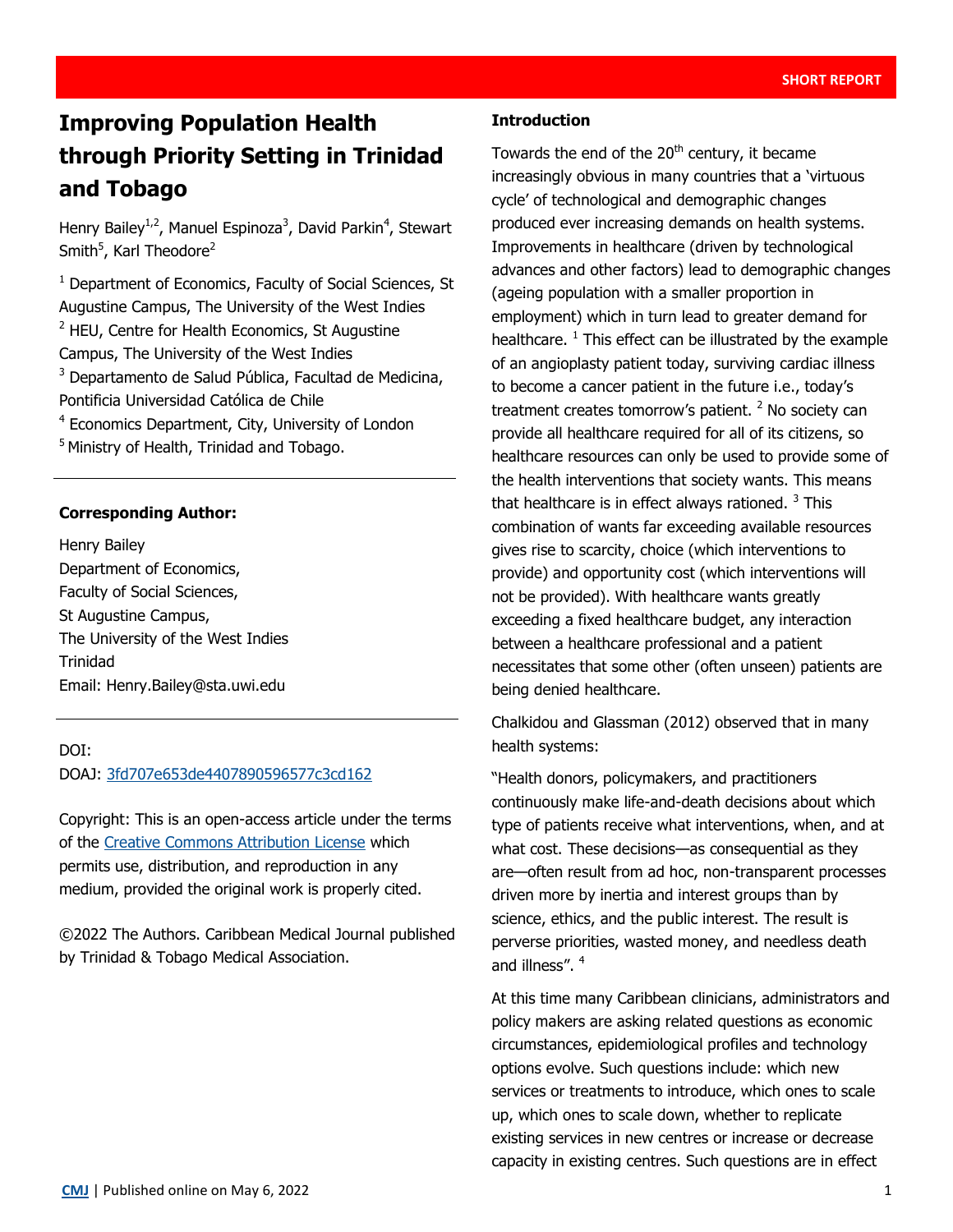resource allocation questions in healthcare.

Resource allocation decision-making in Trinidad and Tobago (T&T) has up to now been based on line-item historical budgeting, epidemiological data and health policy largely informed by qualitative assessments. In the public sector, the Ministry of Health (MoH) sets policy, monitors and regulates, while the Regional Health Authorities (RHAs) deliver health services.

Priority setting approaches have taken three broad forms in T&T:

- **Consultations** 
	- E.g., Commissions of inquiry, parliamentary joint select committees,
- Health Governance
	- Through health sector reform and institutional strengthening
- Strategic Planning
	- E.g., Health Needs Assessment, epidemiological reviews, environmental scanning.

Short/medium term changes in the levels of expenditure among the five initiatives in Table 1 provide some examples of changes in priority coming out of deliberations within the approaches currently used by the MoH.

The public health system of T&T has been the subject of sixteen (16) commissions of inquiry, health reviews and healthcare reform exercises since 1934. The findings of many of these investigations generally point to

misalignment between services and 'need', wastage, and issues of resource-allocation. Many of these investigations produced dozens or hundreds of recommendations and called for large-scale sweeping agendas for change. Some of these inquiries have pointed to the need for going beyond historical budgeting and epidemiological inputs to include broader considerations that would usually comprise Health Technology Assessment (HTA). This includes the clinical, economic and social evaluation of health interventions in terms of their costs and consequences. The MoH is committed to moving the system toward incorporating such analyses in resource allocation decision making. Indeed the MoH actually bases its analysis on the elements of the WHO priority setting framework for universal health coverage for which it can obtain local data and analyses.<sup>5</sup> The WHO framework includes considerations relating to HTA, but lack of data and analysis prevent these elements from being considered in T&T.

# **Discussion**

Many countries have incorporated HTA systematically in their decision making processes and have developed HTA agencies to undertake their technical work with the MoH playing a role of 'user' rather than 'producer' of HTA. The National Institute for Health and Care Excellence (NICE) in the UK, and the Canadian Agency for Drugs and Technologies in Health are two examples. In Latin America, some countries (e.g. México, Colombia and Brazil) have made progress in HTA, institutionalizing the process through their local agencies.

The HEU, Centre for Health Economics of the University

# **Table 1. Select Ongoing Public Policy Initiatives in Trinidad and Tobago (TT\$)**

|                                             | 2018/2019<br><b>Actual</b> | 2019/2020<br><b>Estimate</b> | 2020/202<br>1 Esti-<br>mate |
|---------------------------------------------|----------------------------|------------------------------|-----------------------------|
| External Patient Programme (EPP)            | \$66M                      | \$73M                        | \$150M                      |
| Infrastructure Development Programme (PSIP) | \$260M                     | \$352M                       | \$252M                      |
| COVID-19 Parallel Health System             | N/A                        | \$216M                       | \$480M *                    |
| Chronic Disease Assistance Programme (CDAP) | \$69M                      | \$68M                        | \$71M*                      |
| National Organ Transplant Programme         | \$83,782                   | \$170,000                    | \$900,000                   |

\* Actual expenditure as at August 2021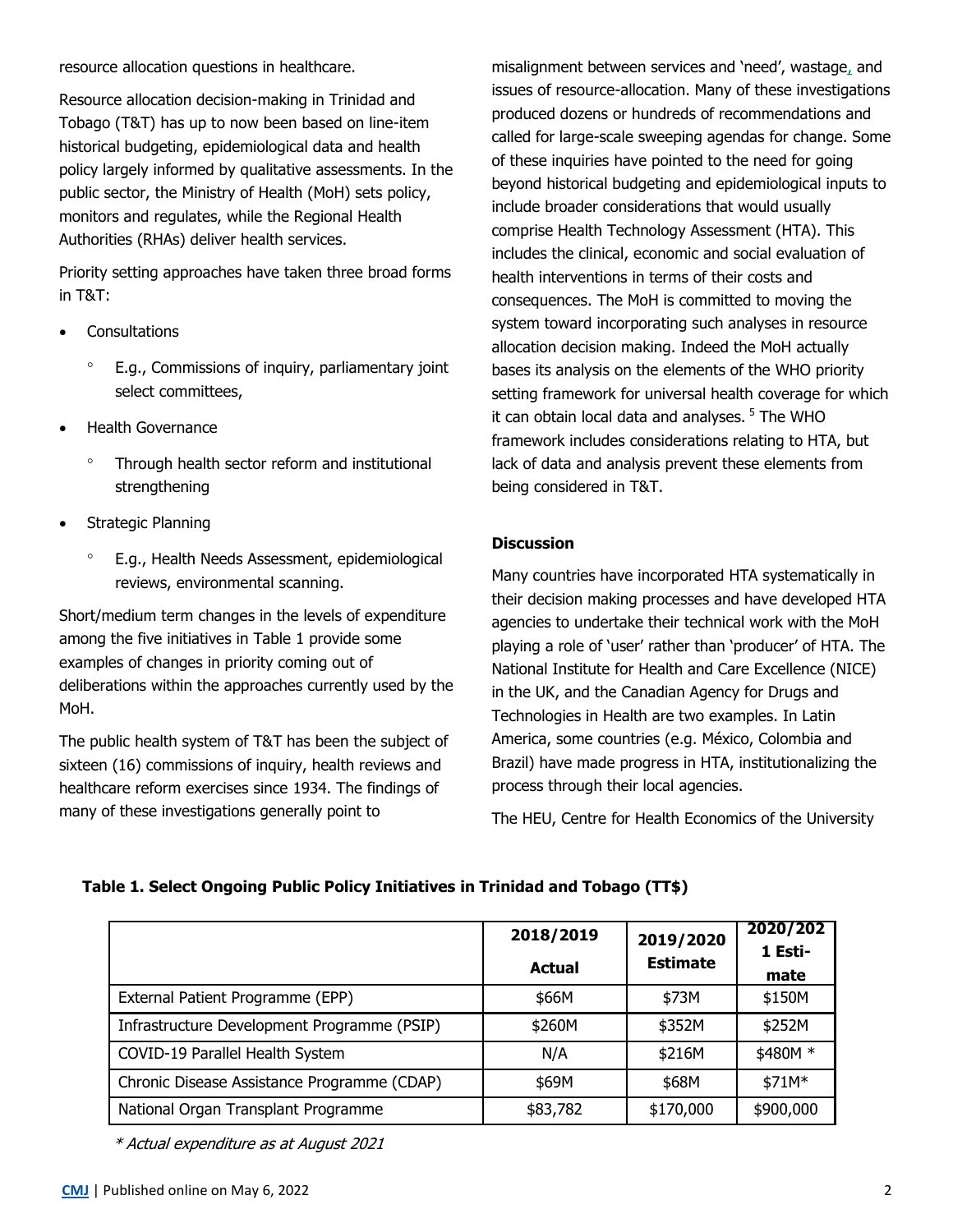of the West Indies (UWI) has been developing tools for economic evaluation of health interventions for the Caribbean region. In particular, costing studies and health outcomes instruments are essential to any such analysis.  $6-8$  Such tools allow policy makers to evaluate cost-benefit implications across treatments or illnesses- e.g., evaluating the impact on cost and on population health of scaling up the provision of dialysis, angioplasty or joint replacement or introducing a new drug or service.

This creates an opportunity to move resource allocation decision-making towards HTA-informed explicit prioritization. Internationally there has been a shift away from implicit prioritization towards explicit prioritization. Under explicit prioritization, there are clear, transparent guidelines and resource allocation decisions are informed by analyses. $1$  Under implicit prioritization, resource allocation decisions are made without clear, consistent, transparent guidelines. For example, the MoH may provide RHAs with inputs (drugs, hospitals, staff etc) and a basket of services emerges which may be subject to processes described by Chalkidou and Glassman. <sup>4</sup>

Many countries are well into this transition towards explicit prioritization and key lessons have been learned along the way. The more successful approaches have a few things in common<sup>1</sup>:

- Taking an incremental, phased-in approach rather than a broad sweeping agenda;
- Investing in local cost and health outcomes data suited for HTA
- Inclusion of key stakeholders: clinicians, administrators, the public etc.

The ideal scenario would be one in which full clinicoeconomic analysis can be performed on all interventions for all illnesses. Analysts and policy makers can then explore these results to compare interventions on the basis of cost, health outcomes and other considerations (such as inequality, burden of illness etc) and then make decisions and recommendations. The consideration of all those elements would be impossible even in the most developed health systems. However, recent methodological approaches offer an opportunity to implement these priority setting processes in a feasible manner.

Among the frameworks for applying economic criteria into

priority setting, several broad approaches exist which could eventually be adopted in T&T. These are partial approaches: they can facilitate priority setting by considering one or a few interventions at a time. Programme Budgeting and Marginal Analysis (PBMA) is one such approach in which select health programmes are targeted for clinico-economic analysis including the implications for costs and population health of scaling up or down. Programme Budgeting is concerned with the balance between different health programmes, and Marginal Analysis with the balance of different services within each programme. Incorporating generic health outcomes measures like Quality Adjusted Life Years (QALYs) allows comparison across illnesses and interventions. Other approaches attracting attention in the Latin America/Caribbean region include Multi Criteria Decision Analysis (MCDA) and Evidence to Decision (EtD) frameworks in which health programmes or interventions are evaluated on a set of pre-determined criteria using consistent and transparent methods.

Whichever direction the T&T health system takes, a critical first step will be to develop capacity in quantitative analysies to support priority-setting decision making: HTA. This transition from the starting point of T&T in 2021 requires key ingredients:

- Leadership and commitment to incorporating quantitative analysis in priority setting
- Data tailored specifically for the quantitative methods
- Analytical capacity: professionals who can analyse data and communicate results
- Acceptance of the change throughout the system.

The way forward for T&T would be to continue to develop capacity in the required core competencies: costing, economic, and clinical evaluation with the UWI-HEU further developing the role of HTA-Centre by continuing to develop and introduce new tools and applications. The impact will be bolstered by collaboration between economists and clinical researchers, and by collaboration between the UWI and the MoH. As the HEU continues to produce new tools and analyses in economic evaluation, health outcomes and costing, and as clinical researchers continue to produce new clinical studies, the MoH will be provided with new inputs that can be used to further develop resource allocation decision-making to add